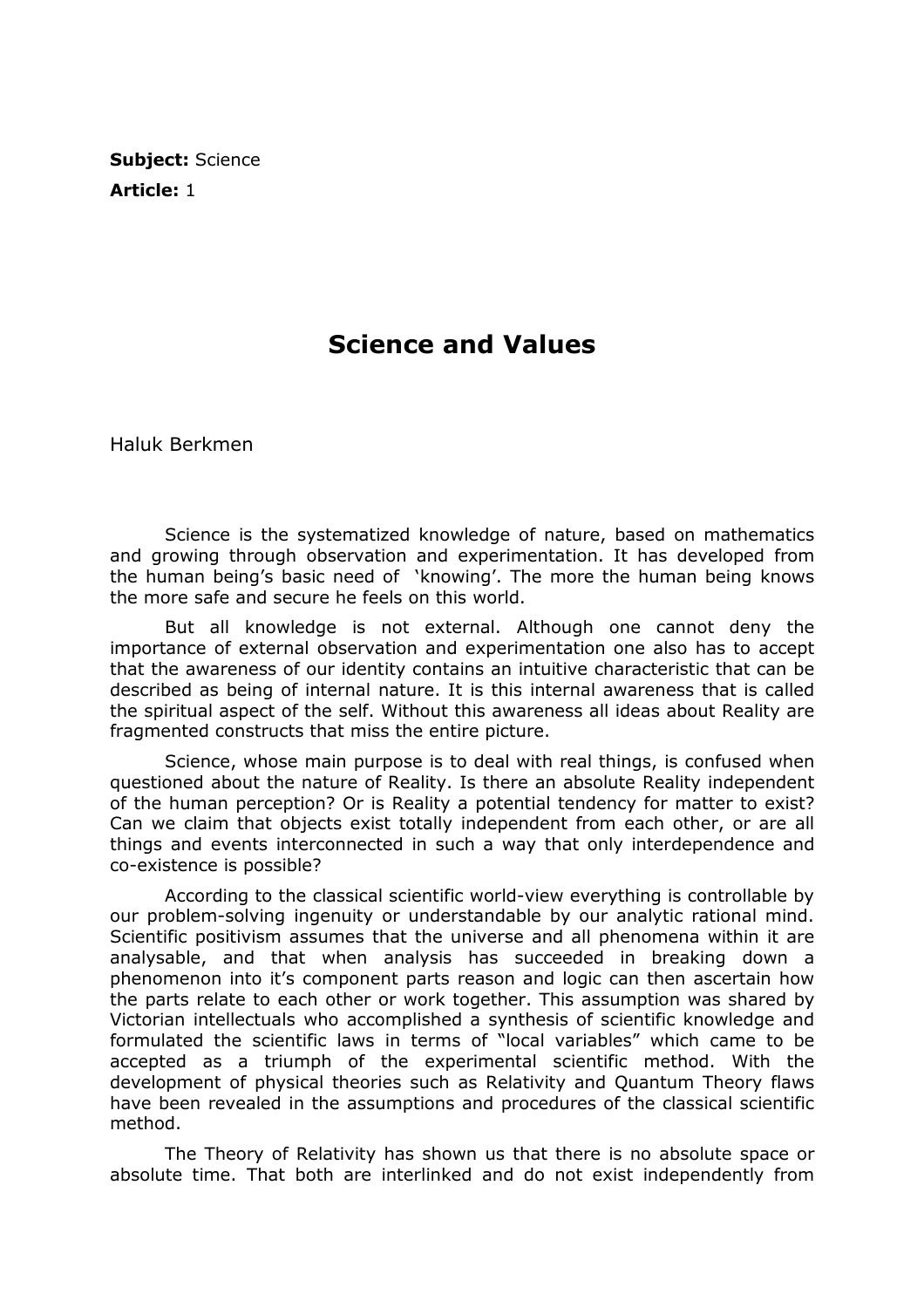each other. Similarly Quantum Mechanics has undermined the classical scientific position that the world and the observing mind are separate entities. It now appears that such a dualistic approach is strictly untenable as a basis for the scientific method. Furthermore, we cannot even claim that cause and effect are locally interconnected. We can no more claim that for any effect that we observe there exist a corresponding local cause. It has been experimentally demonstrated that locality is no more a solid basis upon which we can build our arguments.

 In every situation of life we are part of a certain physical and psychological set-up, which makes us participate in the phenomena of life. We assume that our decisions and behaviour are based on local information but we cannot say much about remote causes which may affect them. We constantly assume that our individuality has a free will and an independent existence of it's own. But both the concept of individuality and of free will are mere assumptions stemming from our cognition of "local causality"

 We have presently reached a stage where we cannot exist without the benefits of scientific investigations, but we also need to understand that science, with it's analytical methodology, is limited and can only explain a rather small part of what Really is out there.

 The modern science of Quantum Mechanics argues that one cannot anymore claim the existence of an absolute and totally independent Reality. Matter does not exist with certainty in definite places, but rather shows 'tendencies' to exist. If it's a fact that all things exist in connection to other things, then it becomes quite obvious that we are the co-creators of our own existence.

 With this understanding we could move one step forward towards our true identity and realize that the entire universe exists within us. Such an understanding is beyond the mere capacity of observation but requires the activation of our spiritual capabilities. The universe is a web of interconnected energy patterns and each of us is a tiny hologram of this Whole.

 As we increase our awareness by opening the "eye of the heart" we will feel spiritually connected with and responsible towards our friends, colleagues and surroundings. This will result in an increase in both the quality as well as the quantity of our work output. It is a known fact that a spiritually connected person becomes compassionate and shows concern about the welfare of his/her relatives and subordinates. This concern gradually extends beyond the narrow boundary of one's immediate surroundings and eventually comprises the totality of all existing things and entities. The ultimate consequence of such a level of awareness is living in a state of harmony where there is no separation or conflict between external behaviour and internal values.

 Science, in general, does not provide us with an anchor in the external world for our internal values. Out there we seem to have no role; but In here we can find values. In the present world conditions one should be very careful to prevent falling into a set of self-centred values system.

 We are constantly affected by our nearby surrounding that feeds us with existential values. Up to the present generation such values were filtered by the parents and by the teachers. This was because values had to be intrinsically correct and were supposed to be immutable. But this is not so anymore. The media in general and the TV in particular are now the main source as value creators and distributors. The main driving force behind the present-day values